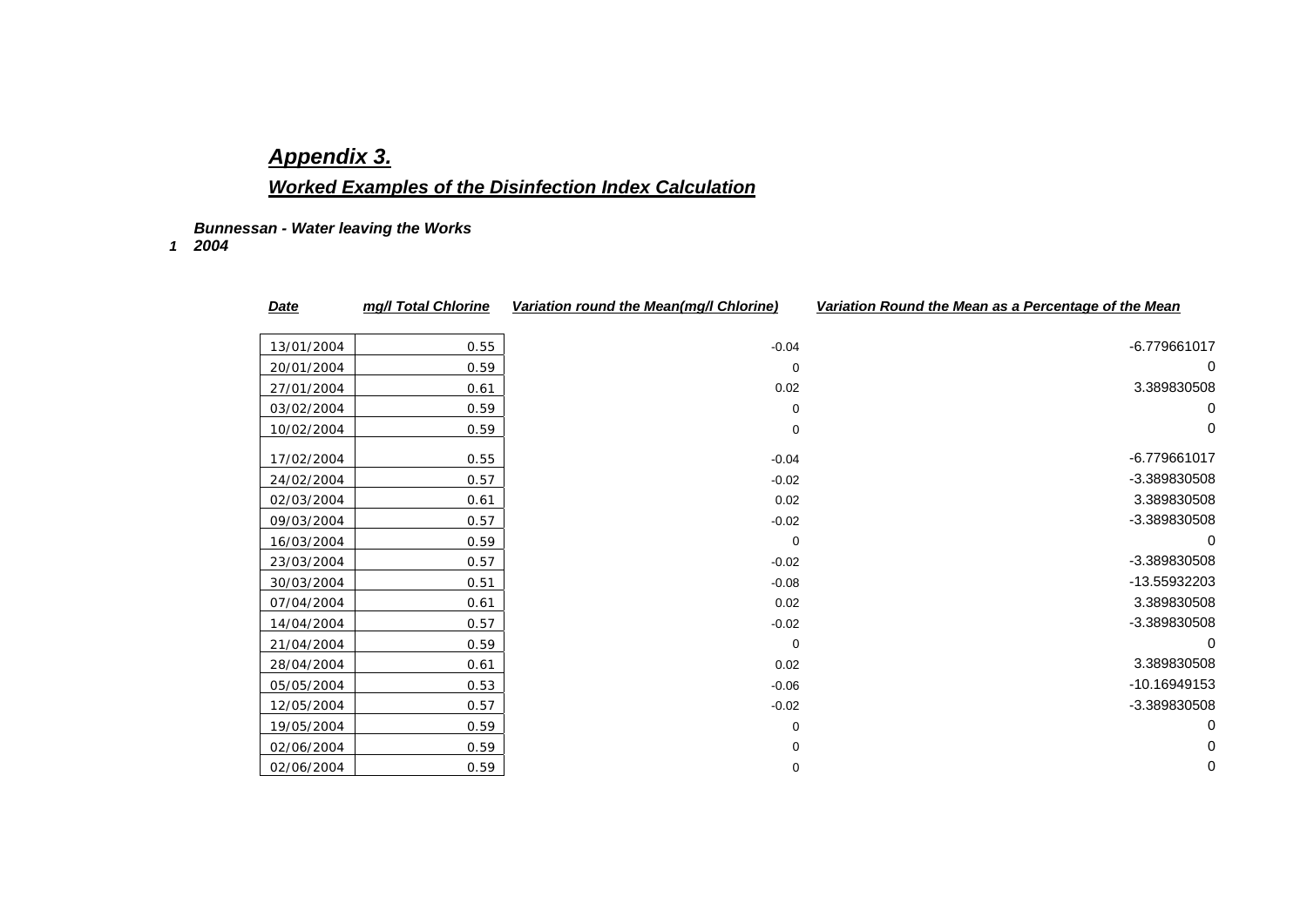| 09/06/2004 | 0.51   | $-0.08$     | -13.55932203 |
|------------|--------|-------------|--------------|
| 23/06/2004 | 0.55   | $-0.04$     | -6.779661017 |
| 23/06/2004 | 0.55   | $-0.04$     | -6.779661017 |
| 01/07/2004 | 0.57   | $-0.02$     | -3.389830508 |
| 07/07/2004 | 0.61   | 0.02        | 3.389830508  |
| 14/07/2004 | 0.55   | $-0.04$     | -6.779661017 |
| 21/07/2004 | 0.55   | $-0.04$     | -6.779661017 |
| 29/07/2004 | 0.63   | 0.04        | 6.779661017  |
| 04/08/2004 | 0.57   | $-0.02$     | -3.389830508 |
| 11/08/2004 | 0.82   | 0.23        | 38.98305085  |
| 18/08/2004 | 0.55   | $-0.04$     | -6.779661017 |
| 25/08/2004 | 0.59   | $\mathbf 0$ | 0            |
| 01/09/2004 | 0.55   | $-0.04$     | -6.779661017 |
| 08/09/2004 | 0.59   | 0           | $\mathbf 0$  |
| 15/09/2004 | 0.59   | $\mathbf 0$ | $\Omega$     |
| 22/09/2004 | 0.61   | 0.02        | 3.389830508  |
| 29/09/2004 | 0.59   | $\mathbf 0$ | $\Omega$     |
| 06/10/2004 | 0.61   | 0.02        | 3.389830508  |
| 13/10/2004 | 0.57   | $-0.02$     | -3.389830508 |
| 20/10/2004 | 0.63   | 0.04        | 6.779661017  |
| 26/10/2004 | 0.53   | $-0.06$     | -10.16949153 |
| 02/11/2004 | 0.61   | 0.02        | 3.389830508  |
| 09/11/2004 | 0.61   | 0.02        | 3.389830508  |
| 16/11/2004 | 0.65   | 0.06        | 10.16949153  |
| 23/11/2004 | 0.63   | 0.04        | 6.779661017  |
| 30/11/2004 | 0.53   | $-0.06$     | -10.16949153 |
| 14/12/2004 | 0.53   | $-0.06$     | -10.16949153 |
| 21/12/2004 | 0.61   | 0.02        | 3.389830508  |
| 30/12/2004 | 0.65   | 0.06        | 10.16949153  |
| Mean       | 0.5858 |             |              |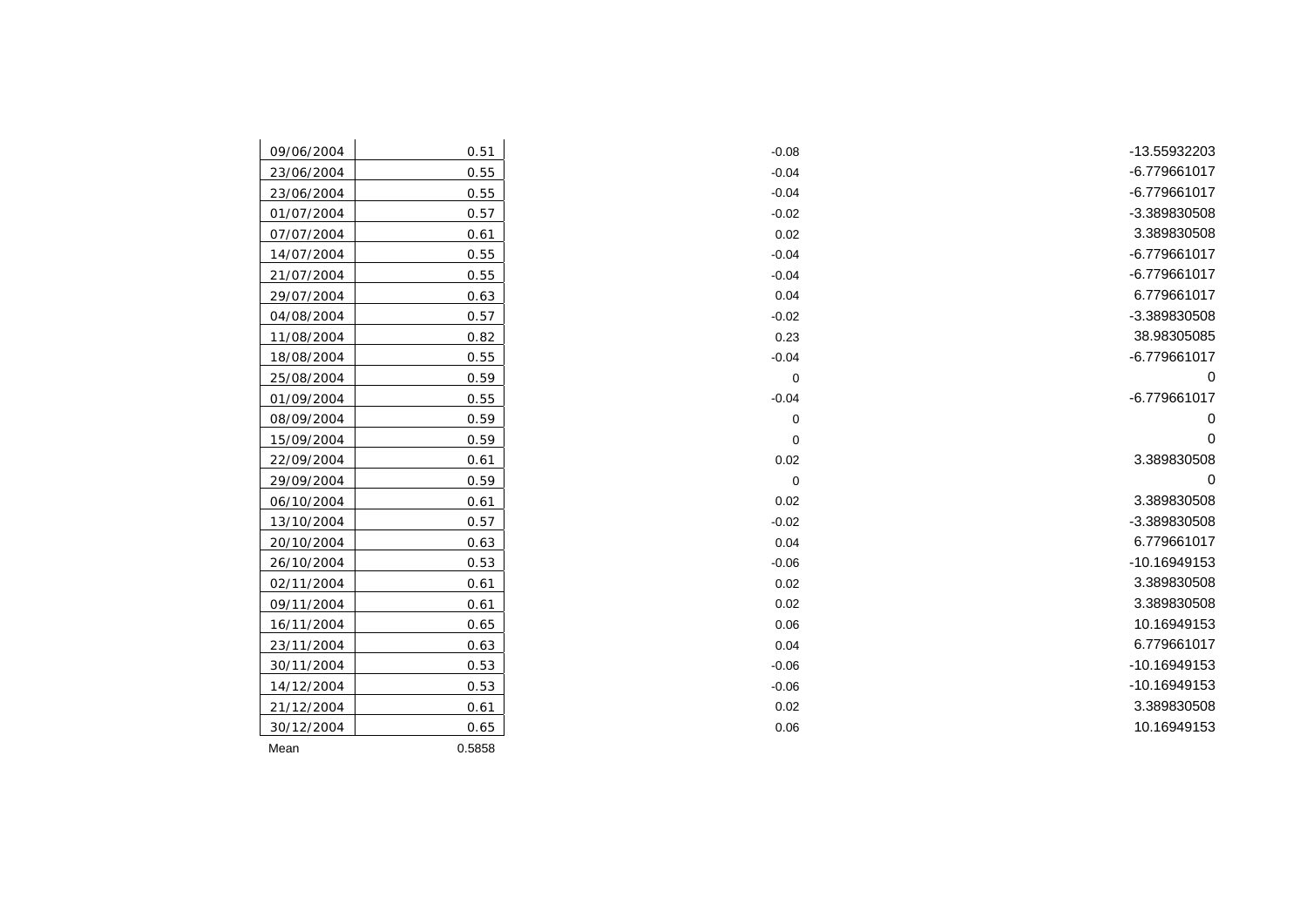## *Worked Examples of the Disinfection Index Calculation*

*Bunnessan - Water leaving the Works 2004* 

## *Percentage Variation in Descending Order*

| 38.98305085 |                                                |      |
|-------------|------------------------------------------------|------|
| 10.16949153 | Number of Results within +/- 10 % of the Mean  | 41   |
| 10.16949153 | Number of Results within +/- 25 % of the Mean  | 49   |
| 6.779661017 | Number of Results within +/- 50 % of the Mean  | 50   |
| 6.779661017 | <b>Total Number of Samples</b>                 | 50   |
| 6.779661017 |                                                |      |
| 3.389830508 |                                                |      |
| 3.389830508 |                                                |      |
| 3.389830508 | As a Percentage of the Total Number of Samples |      |
| 3.389830508 |                                                |      |
| 3.389830508 |                                                |      |
| 3.389830508 | Results within $+/-$ 10 % of the Mean          | 82%  |
| 3.389830508 | Results within +/- 25 % of the Mean            | 98%  |
| 3.389830508 | Results within +/- 50 % of the Mean            | 100% |
| 3.389830508 |                                                |      |
| 3.389830508 |                                                |      |
| 0           |                                                |      |
| 0           |                                                |      |
| 0           |                                                |      |
| 0           |                                                |      |
| 0           |                                                |      |
| 0           |                                                |      |